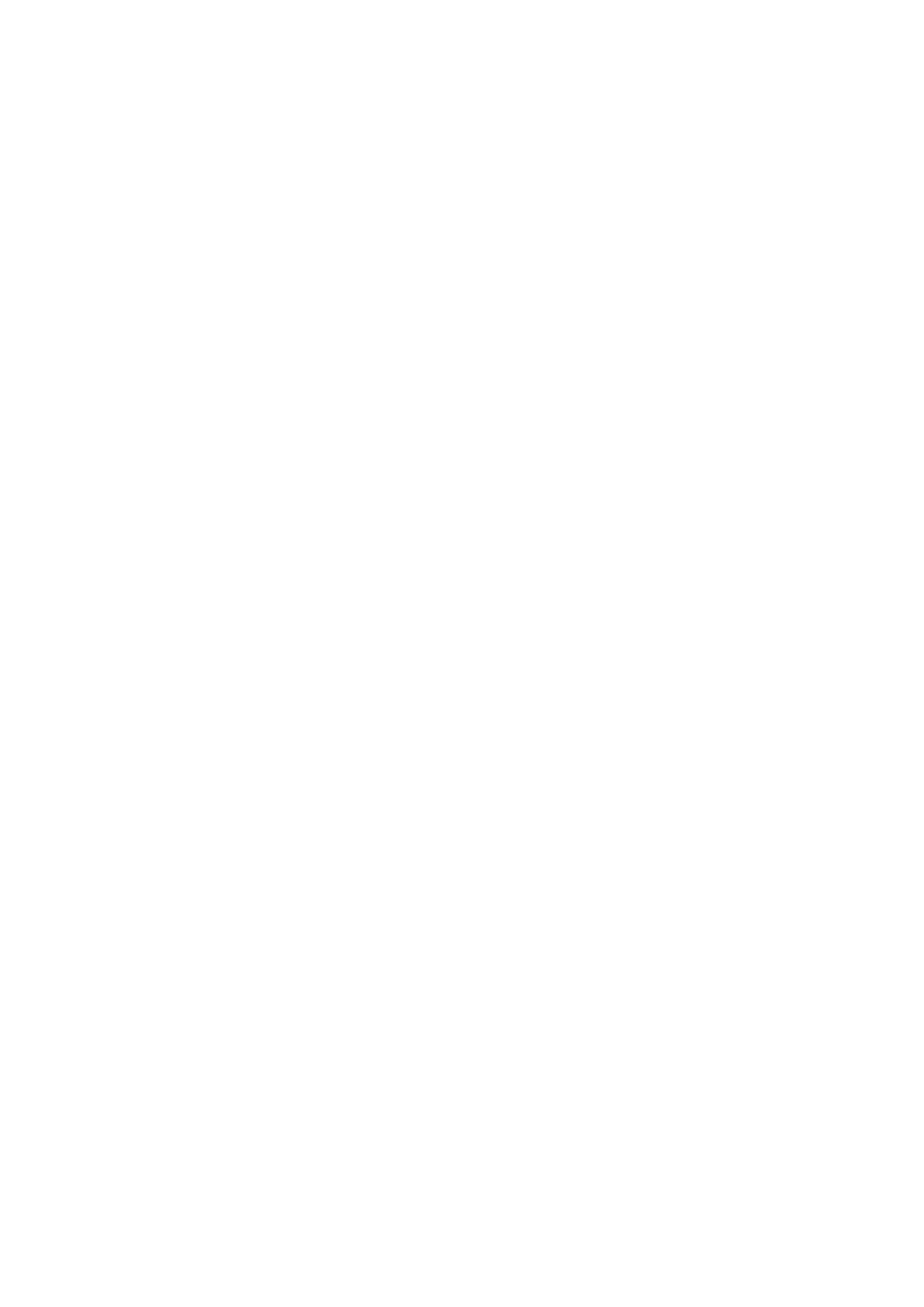The unit vector  $\overrightarrow{n}$  to the separation surface will have the  $O_{x_3}$  direction,  $\overrightarrow{t}$  will have the O<sub>x<sub>1</sub></sub> direction and  $\vec{\tau}$  will have the O<sub>x<sub>2</sub></sub> direction, so:

$$
\vec{n} = \vec{i}_3; (\alpha_1 = 0; \beta_1 = 0; \delta_1 = 1); \vec{t} = \vec{i}_1; (\alpha_2 = 1; \beta_2 = 0; \delta_2 = 0); \vec{\tau} = \vec{i}_2; (\alpha_3 = 0; \beta_3 = 1; \delta_3 = 0).
$$
 (59)

$$
[M] = \begin{bmatrix} 1 & 0 & 0 \\ 0 & 1 & 0 \\ 0 & 0 & 1 \end{bmatrix}; [N] = \begin{bmatrix} 0 & 0 & 0 \\ 0 & 0 & 0 \\ 0 & 0 & 0 \end{bmatrix}; [P] = \begin{bmatrix} 0 & 0 & 0 \\ 0 & 0 & 0 \\ 0 & 0 & 0 \end{bmatrix}; [R] = \begin{bmatrix} 1 & 0 & 0 \\ 0 & 1 & 0 \\ 0 & 0 & 1 \end{bmatrix};
$$
(60)  

$$
\begin{bmatrix} 1 & 0 & 0 \end{bmatrix} \qquad \begin{bmatrix} 0 & 0 & 0 \end{bmatrix} \qquad \begin{bmatrix} 0 & 0 & 0 \end{bmatrix} \qquad \begin{bmatrix} 0 & 0 & 0 \end{bmatrix} \qquad \begin{bmatrix} 1 & 0 & 0 \end{bmatrix}
$$

$$
[E] = \begin{bmatrix} 0 & 1 & 0 \\ 0 & 0 & 1 \end{bmatrix}; [F] = \begin{bmatrix} 0 & 0 & 0 \\ 0 & 0 & 0 \end{bmatrix}; [G] = \begin{bmatrix} 0 & 0 & 0 \\ 0 & 0 & 0 \end{bmatrix}; [H] = \begin{bmatrix} 0 & 1 & 0 \\ 0 & 0 & 1 \end{bmatrix};
$$
\nWith all that we'll have:

With all that, we'll have:

$$
\sum_{k=1}^{2} [[M_{k}] + [N_{k}] \cdot [D_{k}]] = [I]; \sum_{k=1}^{2} [G_{k}] \cdot [T_{k}] = [0];
$$
\n
$$
\sum_{k=1}^{2} [E_{k}] \cdot [T_{k}] = v_{1}[A_{1}]^{-1} + v_{2}[A_{2}]^{-1} = [\varphi]; \sum_{k=1}^{2} [N_{k}] \cdot [L_{k}] = [0],
$$
\n
$$
\sum_{k=1}^{2} [[F_{k}] + [G_{k}] \cdot [U_{k}]] = -[v_{1}[A_{1}]^{-1}[B_{1}] + v_{2}[A_{2}]^{-1}[B_{2}] = -[\psi];
$$
\n
$$
\sum_{k=1}^{2} [[H_{k}] + [G_{k}] \cdot [U_{k}]] = [I];
$$
\n
$$
\sum_{k=1}^{2} [[P_{k}] + [R_{k}] \cdot [D_{k}]] = v_{1}[B_{1}]^{T} [A_{1}]^{-1} + v_{2}[B_{2}]^{T} [A_{2}]^{-1} = [\psi]^{T};
$$
\n
$$
\sum_{k=1}^{2} [R_{k}] \cdot [L_{k}] = v_{1}[C_{1}] - [B_{1}]^{T} [A_{1}]^{-1}[B_{1}] + v_{2}[C_{2}] - [B_{2}]^{T} [A_{2}]^{-1}[B_{2}] = [\xi].
$$
\nThis way (51); (52); (53); (54) takes the form:  
\n
$$
[I] = [A][\varphi]; [0] = -[A][\psi] + [B]; [\psi]^{T} = [B'][\varphi]; [\xi] = -[B'][\psi] + [C].
$$
\n(63)  
\nSo:  
\n
$$
[A] = [\varphi]^{-1} = [v_{1}[A_{1}]^{-1} + v_{2}[A_{2}]^{-1}]^{-1};
$$
\n(64)

So:

$$
[B] = [\varphi]^{-1} [\psi] = [\nu_1 [A_1]^{-1} + \nu_2 [A_2]^{-1}]^{-1} \cdot [\nu_1 [A_1]^{-1} [B_1] + \nu_2 [A_2]^{-1} [B_2]^{-1}; \tag{65}
$$
  
[*p*'] [a<sup>-1</sup>'] [a<sup>-1</sup>'] [a<sup>-1</sup>'] [a<sup>-1</sup>'] [b<sup>-1</sup>'] [b<sup>-1</sup>'] [a<sup>-1</sup>'] [a<sup>-1</sup>'] [a<sup>-1</sup>'] [a<sup>-1</sup>'] [a<sup>-1</sup>'] [a<sup>-1</sup>'] [a<sup>-1</sup>'] [a<sup>-1</sup>'] [a<sup>-1</sup>'] [a<sup>-1</sup>'] [a<sup>-1</sup>'] [a<sup>-1</sup>'] [a<sup>-1</sup>'] [a<sup>-1</sup>'] [a<sup>-1</sup>'] [a<sup>-1</sup>'] [a<sup>-1</sup>'] [a<sup>-1</sup>'] [a<sup>-1</sup>'] [a<sup>-1</sup>'] [a<sup>-1</sup>'] [a<sup>-1</sup>'] [a<sup>-1</sup>'] [a<sup>-1</sup>'] [a<sup>-1</sup>'] [a<sup>-1</sup>'] [a<sup>-1</sup>'] [a<sup>-1</sup>'] [a<sup>-1</sup>'] [a<sup>-1</sup>'] [a<sup>-1</sup>'] [a<sup>-1</sup>'] [a<sup>-1</sup>'] [a<sup>-1</sup>'] [a<sup>-1</sup>'] [a<sup>-1</sup>'] [a<sup>-1</sup>'] [a<sup>-1</sup>'] [a<sup>-1</sup>'] [a<sup>-1</sup>'] [a<sup>-1</sup>'] [a<sup>-1</sup>'] [a<sup>-1</sup>'] [a<sup>-1</sup>'] [a<sup>-1</sup>'] [a<sup>-1</sup>'] [a<sup>-1</sup>'] [a<sup>-1</sup>'] [a<sup>-1</sup>'] [a<sup>-1</sup>'] [a<sup>-1</sup>'] [a<sup>-1</sup>'] [a<sup>-1</sup>'] [a<sup>-1</sup>'] [a<sup>-1</sup>'] [a<sup>-1</sup>'] [a<sup>-1</sup>'] [a<sup>-1</sup>'] [a<sup>-1</sup>'] [a<sup>-1</sup>

$$
[B'] = [\psi]^{r} [\varphi]^{-1} = [\nu_{1} [B_{1}]^{r} [A_{1}]^{-1} + \nu_{2} [B_{2}]^{r} [A_{2}]^{-1}] \cdot [\nu_{1} [A_{1}]^{-1} + \nu_{2} [A_{2}]^{-1}]^{-1};
$$
(66)  

$$
[C] = [\xi] + [\psi]^{r} [\varphi]^{-1} [\psi] = \nu_{1} [C_{1}] - [B_{1}]^{r} [A_{1}]^{-1} [B_{1}] +
$$

$$
+v_{2}\left[\left[C_{2}\right]-\left[B_{2}\right]^{r}\left[A_{2}\right]^{-1}\left[B_{2}\right]\right]+\left[v_{1}\left[B_{1}\right]^{r}\left[A_{1}\right]^{-1}+v_{2}\left[B_{2}\right]^{r}\left[A_{2}\right]^{-1}\right].
$$
\n
$$
\cdot\left[v_{1}\left[A_{1}\right]^{-1}+v_{2}\left[A_{2}\right]^{-1}\right]^{-1}\cdot\left[v_{1}\left[A_{1}\right]^{-1}\left[B_{1}\right]+v_{2}\left[A_{2}\right]^{-1}\left[B_{2}\right]\right].
$$
\n(67)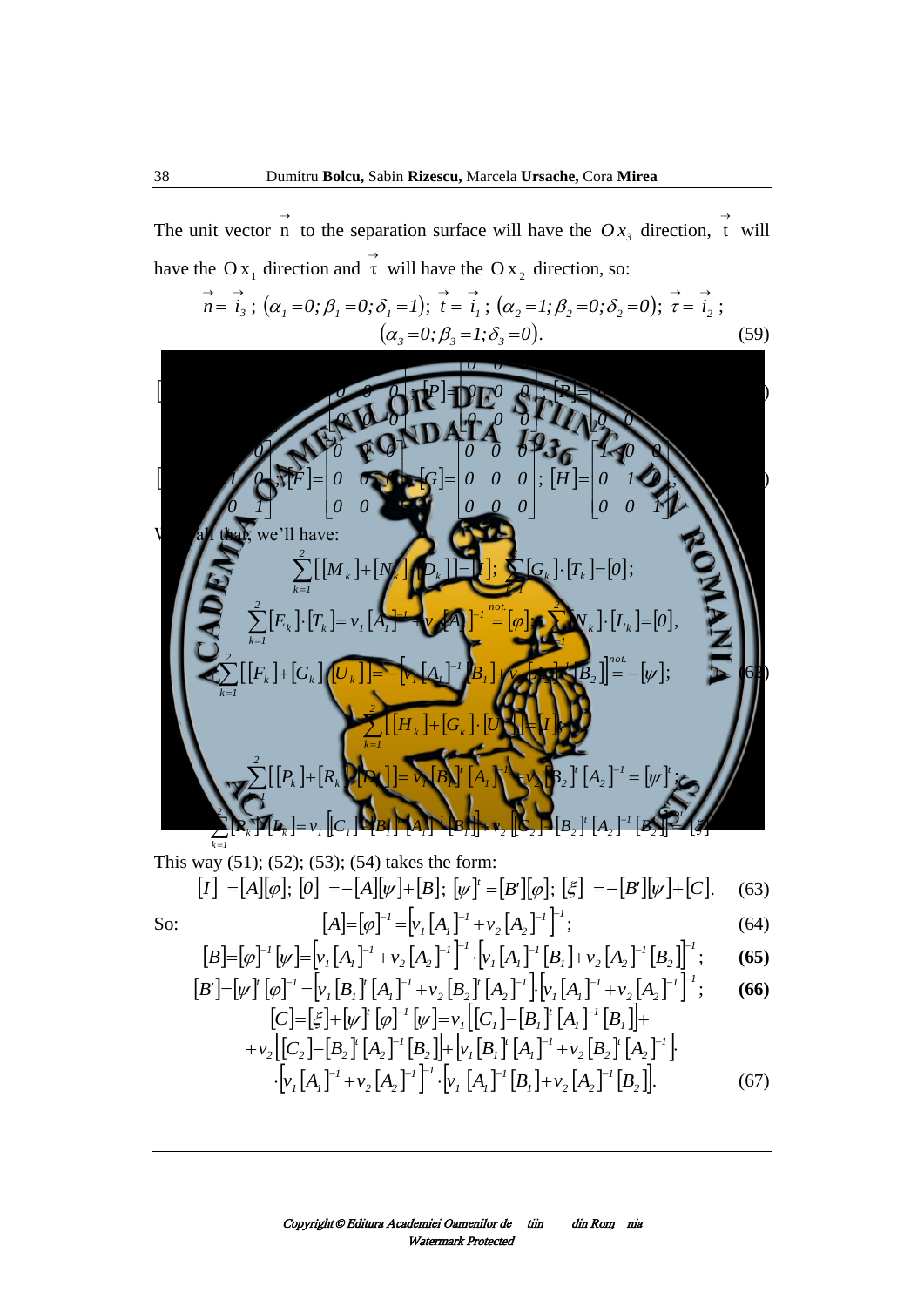Where  $v_1$  and  $v_2$  are the volumic ratios for both phases. The matrices [A<sub>1</sub>] and  $[A<sub>2</sub>]$  are symmetric. It's easy to verify that:

$$
[A]^t = [A]; [B'] = [B]^t; [C]^t = [C].
$$
\n(68)

So, the rigidity matrix of the composite material is symmetric and that confirms once more the validity of the hypothesis adopted.

So, we have:

$$
E_1^{(c)} = E_2^{(c)} = \frac{v_1^2 E_1^2 (I - v_2^2) + v_2^2 E_2^2 (I - v_2^2) + 2v_1 v_2 E_1 E_2 (I - v_1 v_2)}{v_1 E_1 (I - v_2^2) + v_2 E_2 (I - v_1^2)},
$$
(69)

$$
v_{12}^{(e)} = v_{21}^{(e)} = \frac{v_1 v_1 E_1 (I - v_2^2) + v_2 v_2 E_2 (I - v_1^2)}{v_1 E_1 (I - v_2^2) + v_2 E_2 (I - v_1^2)};
$$
\n(70)

$$
G_{12}^{(c)} = v_1 G_1 + v_2 G_2;
$$
\n(71)

$$
v_{13}^{(e)} = v_{31}^{(e)} = \frac{\left[ v_1 v_1 (I - v_2) + v_2 v_2 (I - v_1) \right] \cdot \left[ v_1 E_1 (I + v_2) + v_2 E_2 (I + v_1) \right]}{v_1 E_1 (I - v_2^2) + v_2 E_2 (I - v_1^2)} \tag{72}
$$

$$
G_{13}^{(c)} = G_{23}^{(c)} = \frac{G_1 G_2}{G_1 v_2 + G_2 v_1};
$$
\n(73)

$$
\frac{1}{E_3^{(c)}} = \frac{2 [v_1 v_1 (1 - v_2) + v_2 v_2 (1 - v_1)]^2 \cdot [v_1 E_1 (1 + v_2) + v_2 E_2 (1 + v_1)]}{(1 - v_1)(1 - v_2)[v_1^2 E_1^2 (1 - v_2^2) + v_2^2 E_2^2 (1 - v_1^2) + 2v_1 v_2 E_1 E_2 (1 - v_1 v_2)]^+} + \frac{v_1 (1 + v_1)(1 - 2v_1)}{(1 - v_1)E_1} + \frac{v_2 (1 + v_2)(1 - 2v_2)}{(1 - v_1)E_2};
$$
(74)

$$
\begin{bmatrix}\n(I - v_1)E_1 & (I - v_2)E_2 \\
E_1^{(c)} & -\frac{v_{12}^{(c)}}{E_1^{(c)}} & 0 & 0 & 0 \\
E_1^{(c)} & E_2^{(c)} & 0 & 0 & 0 & -\frac{v_{13}^{(c)}}{E_1} \\
\epsilon_{22} \\
\epsilon_{22} \\
\gamma_{31} \\
\gamma_{32} \\
\epsilon_{33}\n\end{bmatrix}\n\begin{bmatrix}\n\mathcal{E}_{II} \\
-\frac{v_{21}^{(c)}}{E_2^{(c)}} & \frac{I}{E_2^{(c)}} & 0 & 0 & 0 & -\frac{v_{23}^{(c)}}{E_2} \\
0 & 0 & 0 & 0 & 0 & 0 \\
0 & 0 & 0 & \frac{I}{G_{12}^{(c)}} & 0 & 0 \\
\frac{I}{G_{13}^{(c)}} & 0 & 0 & 0 & \frac{I}{G_{31}^{(c)}} \\
\frac{I}{G_{32}^{(c)}} & -\frac{V_{13}^{(c)}}{E_1} & -\frac{V_{23}^{(c)}}{E_2} & 0 & 0 & 0 & \frac{I}{G_{32}^{(c)}}\n\end{bmatrix}\n\begin{bmatrix}\n\sigma_{11} \\
\sigma_{22} \\
\sigma_{23} \\
\sigma_{31} \\
\sigma_{32} \\
\sigma_{33}\n\end{bmatrix}.
$$
\n(75)

We have to specify that the "(c)" index refers to the entire composite. Finaly, we have, writing (75) in its usual form: